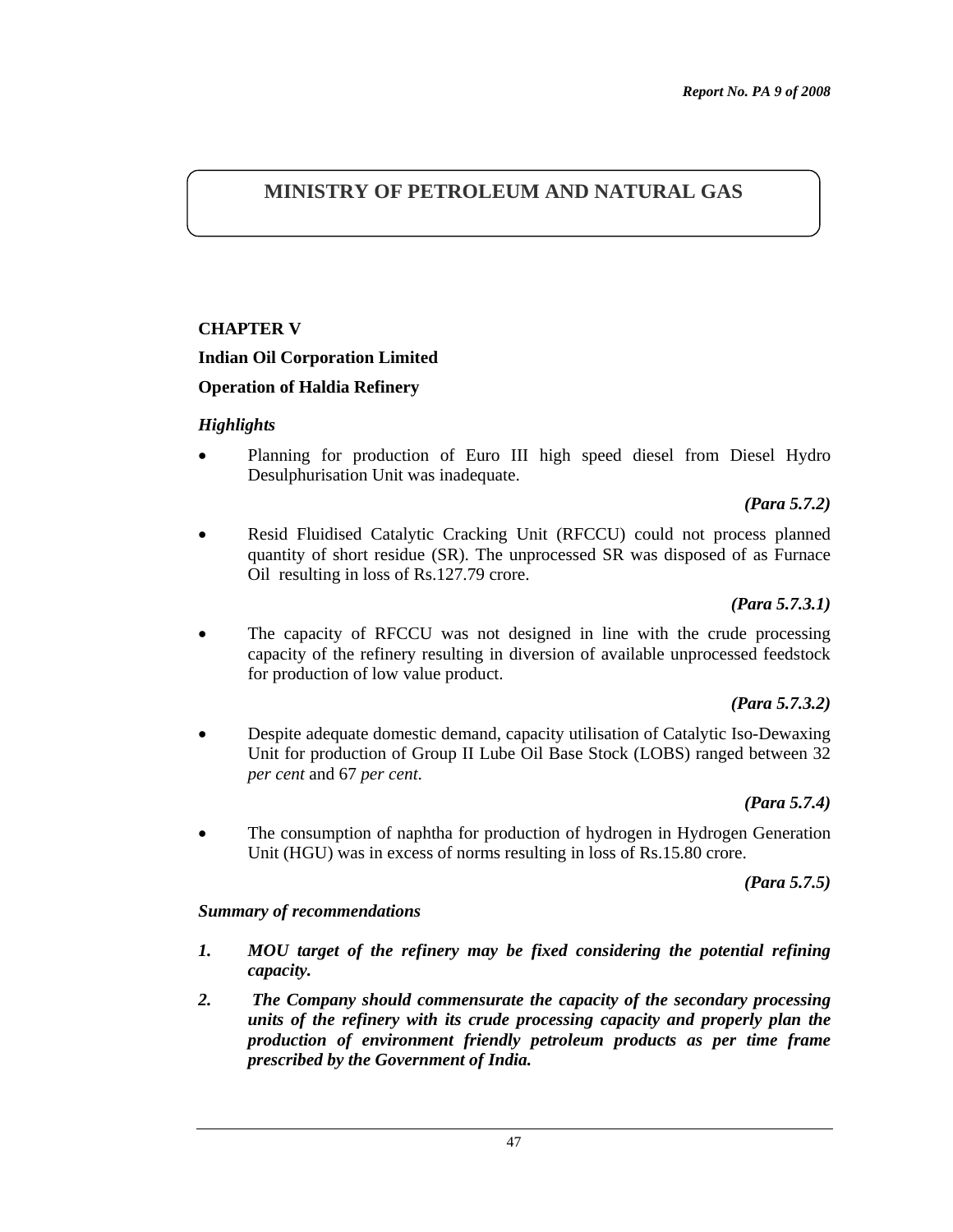- *3. The Company should augment the feed processing capacity of RFCCU so as to process the available feedstock for generating more distillate product and remove the problems in the reactor and regenerator section of RFCCU for processing planned quantity of SR in a time bound manner.*
- *4. The Company should maximise the production of Group II LOBS from CIDWU after assessing existing and future demand for these products.*
- *5. The Company should institute corrective measures to reduce excess consumption of naphtha in HGU.*

## *5.1 Introduction*

*5.1.1* Haldia Refinery, located at East Midnapur district of West Bengal, was commissioned in 1975 with an installed capacity of  $2.5$  MMTPA<sup>1</sup>. The primary objective of the refinery is to maximise production of distillates and generate feedstock for Lube Oil Base Stock (LOBS) and to produce finished LOBS as per market requirement. Petroleum products from the refinery are supplied mainly to eastern region<sup>2</sup> through product pipelines, rail wagons, trucks and tankers. It is the only LOBS producing refinery of the Company.

#### *5.1.2 Processing units*

The Crude Distillation Unit I (CDU I) of Haldia Refinery was designed to process 2.5 MMTPA of imported High Sulphur (HS) crude oil. Subsequently, the capacity of the unit was de-bottlenecked to 2.75 MMTPA in 1989 and with further modifications, it was augmented to 3.6 MMTPA in June 1996. Another Crude Distillation Unit (CDU II) with 1 MMTPA capacity was added (1997) for processing Low Sulphur (LS) crude increasing the capacity of the refinery to 4.6 MMTPA. After minor modifications, the capacity of CDU II increased to 2.4 MMTPA from 1997. Thus, from 1998 the crude processing capacity of the refinery was six MMTPA.

The lube oil block consisting of Vacuum Distillation Unit (VDU I), Visbreaker Unit (VBU), Bitumen Treating Unit (BTU), Propane Deashphalting Unit (PDA), Furfural Extraction Unit (FEU), Solvent Dewaxing Unit (SDU) and Hydrofinishing Unit (HFU) was commissioned in 1977. The Diesel Hydro Desulphurisation Unit (DHDS) was commissioned in 1999 for production of High Speed Diesel (HSD) with sulphur content equivalent to 0.25 *percent* by weight. VDU II and Resid Fluidised Catalytic Cracking Unit (RFCCU) were commissioned in 2001-02 for upgradation of heavy ends to value added products. In addition, a Catalytic Iso-Dewaxing Unit (CIDWU) was commissioned in 2003 for production of high quality Lube Oil Base Stock (LOBS). Motor Spirit Quality (MSQ) improvement facilities were commissioned during 2005 for production of improved quality Motor Spirit (MS).

#### *5.1.3 Production process*

Crude oil is processed in CDU (primary processing unit) from where different value added straight run products like Liquefied Petroleum Gas (LPG), Naphtha, Superior Kerosene Oil (SKO), Aviation Turbine Fuel (ATF), MS and HSD are generated. The bottom product from CDU which is called Reduced Crude Oil (RCO) is further processed

 *1 Million Metric Ton Per Annum* 

*<sup>2</sup> The eastern region consists of West Bengal, Orissa, Assam, Arunachal Pradesh, Manipur, Meghalaya, Mizoram, Nagaland and Tripura.*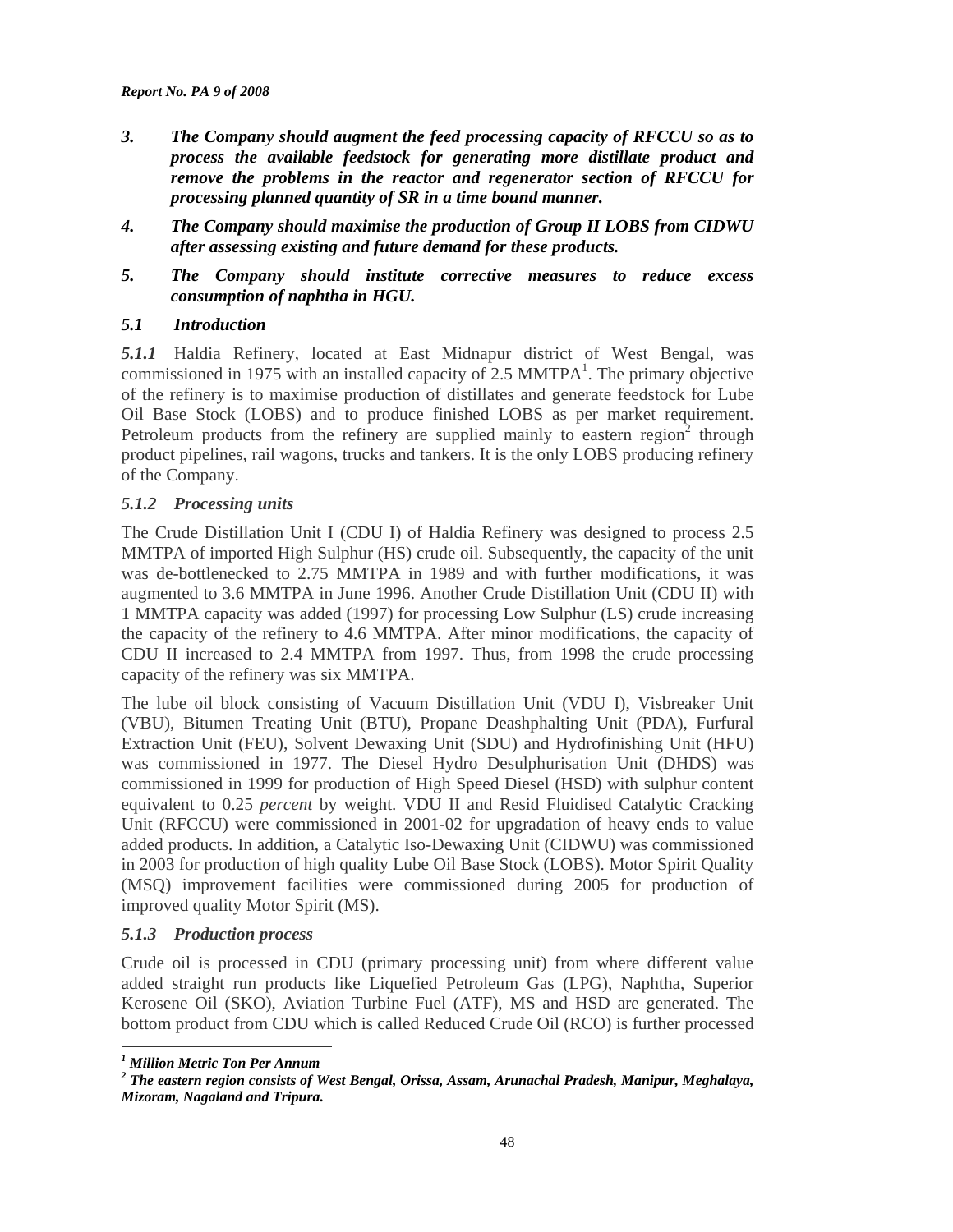in VDU for production of feedstock for RFCCU and lube units. The Short Residue (SR) generated from the bottom of VDU is used for making lube products through subsequent processing in PDA unit and SDU. The SR is also processed in RFCCU for production of distillate products like LPG, MS and HSD. Remaining part of RCO and SR are disposed of as low value product like Furnace Oil (FO). The process flow diagram of the refinery operation is given at *Annexure XV*.

## *5.2 Scope of Audit*

The Performance Audit on operation of Haldia Refinery of the Company during the five year period from 2002-03 to 2006-07 was conducted through test check of records maintained at Refinery Office at Haldia and Refinery Project Office in New Delhi.

## *5.3 Audit objectives*

The Performance Audit was conducted to assess that:

- the capacity fixed for the processing units and the product improvement/ diversification/ augmentation schemes in the refinery was reasonable;
- the utilisation of the processing capacity was optimised for achieving the desired refinery throughput and distillate yield; and
- the consumption of chemicals, catalyst and other inputs were within norms.

## *5.4 Audit Criteria*

The following criteria were adopted for judging the performance of the Refinery:

- Installed capacity of Refinery and Memorandum of Understanding (MOU) targets.
- Expected market demand of Euro III HSD/ MS and Group II LOBS as assessed by the Company.
- Capacity of DHDS/ MSQ for production of Euro III HSD/ MS.
- Available feed for RFCCU/ VBU/ DHDS.
- Approved proposals/ schemes.
- Fuel consumption as per Technical Audit Norms.

## *5.5 Audit Methodology*

After a preliminary study and collection of background information an entry conference was held with the Management on 6 March 2007 to discuss the audit objectives/ subobjectives and audit criteria. Test audit was conducted during February to July 2007 covering the Refinery Offices at Haldia and New Delhi. A Discussion Paper containing preliminary findings was issued to Management on 10 July 2007. The audit findings were discussed with the Management in the exit conference on 19 September 2007.

## *5.6 Acknowledgement*

Audit acknowledges the co-operation and assistance extended by different levels of Management at various stages of performance audit.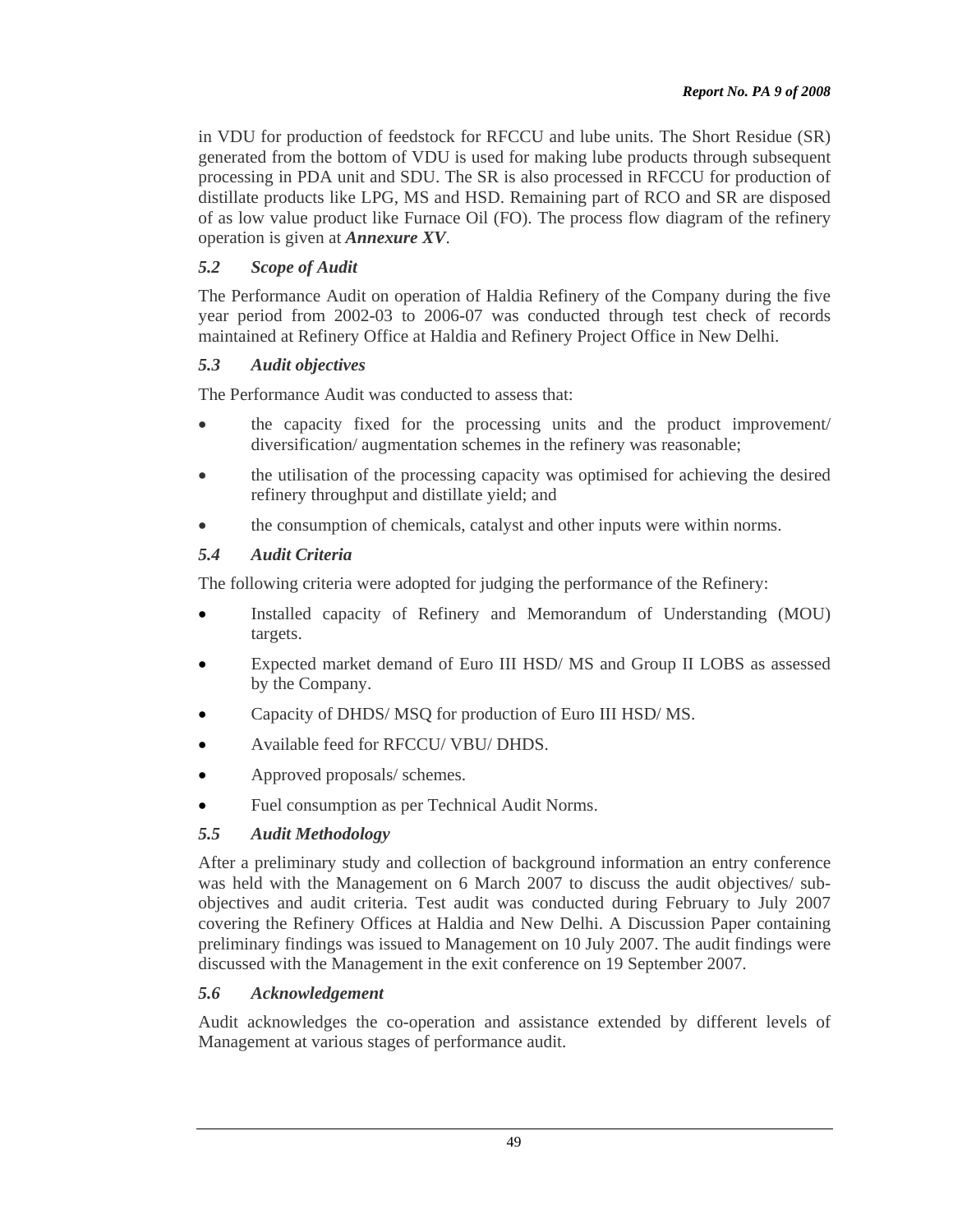# *5.7 Audit findings*

## *5.7.1 Capacity utilisation of the refinery*

Crude oil processed by the refinery against its installed capacity of six MMTPA and targets set in MOU during the five years ending 31 March 2007 is detailed in Table 5.1 below:

| *****<br>$\ddotsc$ |                                    |                            |                                 |                                                              |  |  |
|--------------------|------------------------------------|----------------------------|---------------------------------|--------------------------------------------------------------|--|--|
| Year               | <b>Installed Capacity</b><br>(MMT) | <b>MOU</b> target<br>(MMT) | Crude oil<br>processed<br>(MMT) | Percentage of<br><b>Utilisation to</b><br>installed capacity |  |  |
| 2002-03            | 6.0                                | 4.1                        | 4.51                            | 75.2                                                         |  |  |
| 2003-04            | 6.0                                | 4.2                        | 4.52                            | 75.3                                                         |  |  |
| 2004-05            | 6.0                                | 4.6                        | 5.42                            | 90.3                                                         |  |  |
| 2005-06            | 6.0                                | 5.0                        | 5.50                            | 91.7                                                         |  |  |
| 2006-07            | 6.0                                | 5.2                        | 5.84                            | 97.3                                                         |  |  |

**Table – 5.1** 

It was observed that the capacity utilisation of the refinery was low during 2002-03 and 2003-04. Despite some improvement in the last three years *i.e*., upto 2006-07 this continued to be lower than the installed capacity.

The Management stated (August and November 2007) that the crude throughput target of the refinery set out in the MOU entered into between the Company and Ministry of Petroleum and Natural Gas (Ministry) should be the performance criteria of the refinery since MOU target was utilisation based on estimated demand of basket of petroleum products in the region in which refinery is located, capacity of the refineries in the region and availability of product evacuation logistic support. It was also contended that the performance of the refinery was excellent during the above years since it exceeded the MOU targets.

However, it is evident from Table-5.1 above that the MOU targets of the refinery were low when compared with its potential refining capacity. Hence, the contention of the Management that MOU target should be the benchmark of the performance of Haldia Refinery during the above period can not be acceptable. Besides, the Company had to bring in to the region 8922 Thousand Metric Tons (TMT) of different petroleum products during 2002-03 to 2006-07 which indicates existence of more demand in the region. Thus, it is evident that the MOU target was fixed on a lower side without fully taking into consideration the refinery's capacity and the existence of demand for its products in the region.

# *Recommendation No. 5.1*

# *MOU target of the refinery may be fixed considering the potential refining capacity.*

# *5.7.2 Capacity limitation in DHDS unit*

The Ministry stipulated (March 1995) that use of HSD with sulphur (S) content 0.25 *percent* by weight (wt) would become mandatory from April 1999. Accordingly, the Company decided (August 1996) to set up DHDS unit with a capacity of 1.2 MMTPA (matching with the refinery's potential crude processing capacity of 4.6 MMTPA from 1997). DHDS unit was commissioned (September 1999) at a cost of Rs.315.06 crore. The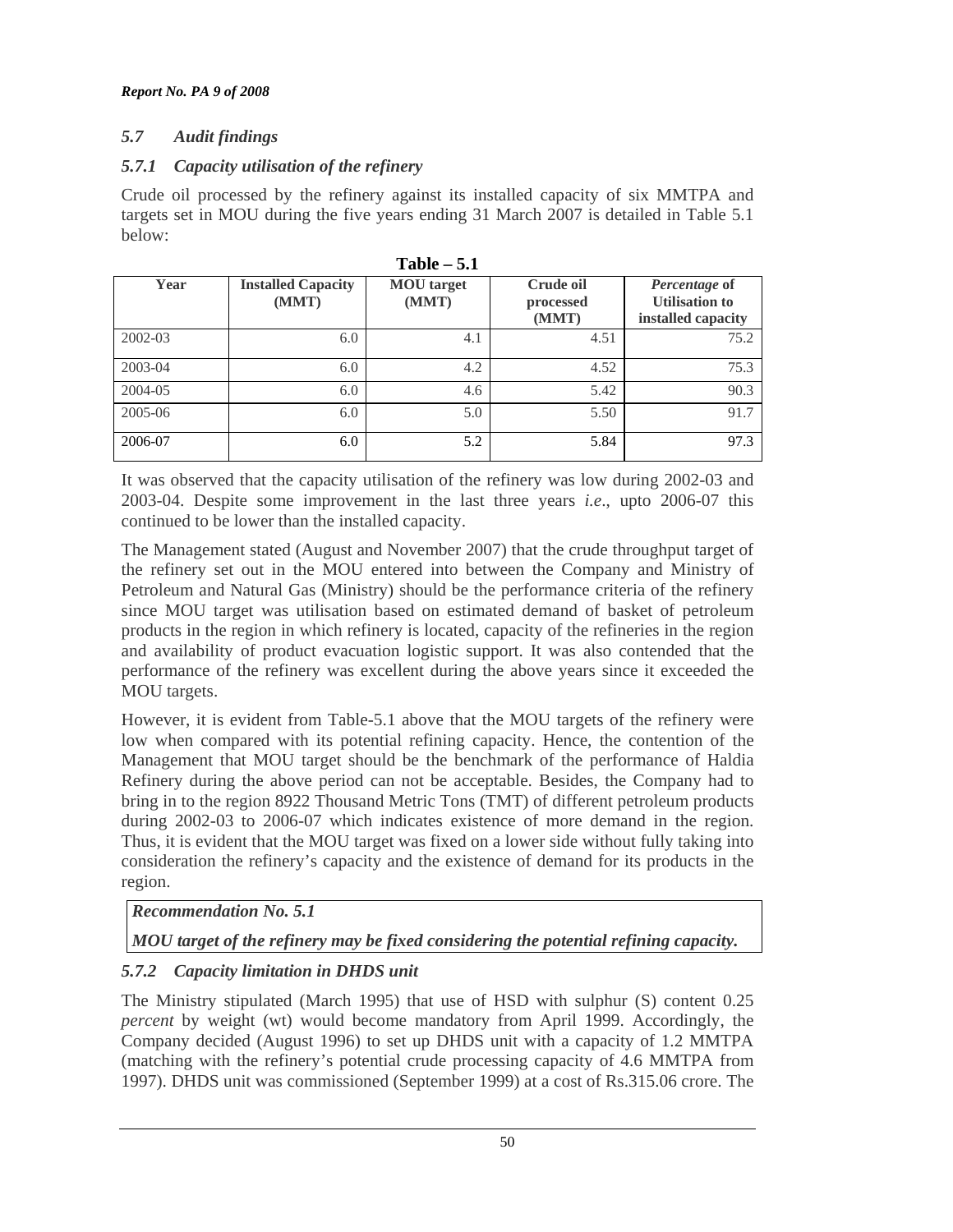unit was subsequently modified (December 2000) to produce HSD with sulphur content 0.05 *per cent* by weight following instruction (January 2000) of Government of India (GOI) for supply of HSD of that specification to the metros. With the implementation of auto fuel policy, MOP&NG directed (February 2002) that supply of HSD would be (i) BS II HSD (0.05 *percent* by wt 'S') for entire country from April 2005 and (ii) Euro III HSD (0.035 *percent* by wt 'S') for four metros and seven other major cities from April 2005 and for entire country from April 2010.

In November 2000, the Company decided to set up facilities for improvement in diesel quality and distillate yield (Hydrocracker Project) at Haldia Refinery at an estimated cost of Rs.1518 crore. The basic objective of this project was to produce Euro – III HSD in line with the existing crude processing capacity (six MMTPA from 1998) of the refinery. Since the entire Euro III HSD would be available from the proposed Hydrocracker unit, the refinery did not consider enhancing the capacity of DHDS for production of Euro III HSD in line with its crude processing capacity. It was subsequently decided (April 2003) to defer the implementation of Hydrocracker project till April 2010 as a major portion of projected output from the unit would be surplus since supply of Euro III HSD would be applicable for the country from April 2010. DHDS unit was modified in November 2005 for production of Euro III HSD but without enhancing its capacity in line with the crude throughput (six MMTPA) of the refinery. In June 2006, the refinery decided on a low cost revamp of DHDS unit to 1.5 MMTPA at a capital cost of Rs.7.80 crore with a completion schedule of November 2007. The work is yet to be completed (January 2008).

As is evident from the sequence of events narrated above, the Company took three years (from 2003 to 2006) to decide on the upgradation of the DHDS unit to meet the Euro III norms and to enhance the capacity of the unit to match the refinery capacity. The refinery, therefore, could not meet the requirement of HSD (BS II and Euro III) of the region and brought about 663 TMT HSD (including 242 TMT Euro III grade) into eastern region during 2005-06 and 2006-07 to meet the deficit. The refinery, however, produced about 100 TMT Euro III HSD from CIDWU (set up for production of Group II LOBS) during 2005-06 and 2006-07 by not fully utilising the CIDWU for production of Group II LOBS despite the existence of domestic demand for such LOBS (refer to para 5.7.4).

While the Management in its reply justified the choice of Hydrocracker technology over the other alternatives, it did not justify the delay in exploring the possibility of a low cost revamp to tide over intervening period. The decision to modify the unit for production of Euro III HSD and the capacity revamp at a low cost could have been taken after the postponement of the Hydrocracker project in April, 2003.

*Recommendation No. 5.2* 

*The Company should* 

- *(i) commensurate the capacity of the secondary processing units of the refinery with its crude processing capacity; and*
- *(ii) properly plan the production of environment friendly petroleum products as per time frame prescribed by the Government of India.*

# *5.7.3 Resid Fluidised Catalytic Cracking Unit (RFCCU)*

Audit noticed constraints in the design and operation of RFCCU as discussed below: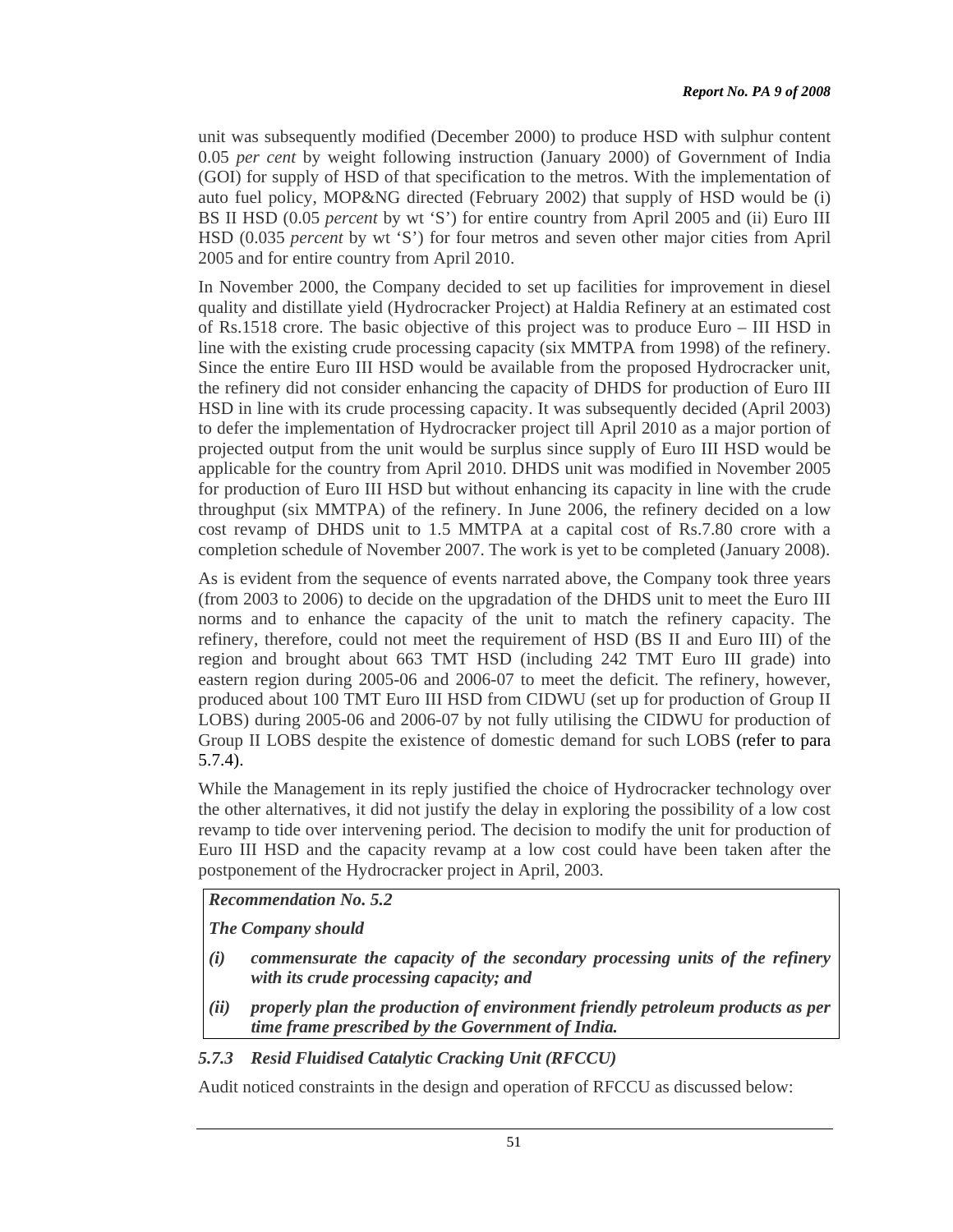#### *Report No. PA 9 of 2008*

- (i) The Company decided (February 1999) to set up RFCCU to upgrade the heavy ends to value added products (LPG, MS and HSD) and thereby increase the distillate yield of the refinery. The feedstock processing capacity (0.7 MMTPA) of the unit was fixed on the basis of refinery crude throughput of 4.6 MMTPA although the crude processing capacity of the refinery had gone up to six MMTPA in 1998. Consequences of this mismatch in capacities have been discussed in para 5.7.3.2.
- (ii) One of the basic objectives of RFCCU was to process Short Residue (SR), which would otherwise be disposed off as FO (a low value product), for production of value added products. If SR is disposed off as FO without processing in RFCCU, the refinery has to blend distillate product (HSD) as cutter stock to make SR marketable as FO leading to loss of distillate yield. As per design feedstock composition, RFCCU was required to process SR to the extent of 20 *per cent* of its feed. It was observed that three types of feedstock composition (Feed I, II and III) were considered for finalisation of design of RFCCU. While SR was not included in Feed I and II, Feed III consisted of SR to the extent of 20 *per cent*. Though RFCCU was finally designed to process SR to the extent of 20 *per cent* of its feedstock (*i.e.,* Feed III), the Reactor and Regenerator (RR) section of RFCCU was designed for Feed II *i.e.,* without SR as a feedstock component. The result of the RFCCU's inability to process SR to the extent of 20 *per cent* due to problems in RR section has been discussed in para 5.7.3.1.

## *5.7.3.1 Inability to process SR as per the design feed*

RFCCU was commissioned in September 2001 at a cost of Rs.362.82 crore. Since its commissioning, the unit failed to process SR to the designed level of 20 *per cent* of its feedstock because its RR section was not designed to process feedstock with SR content leading to high regenerator temperature, more coke formation and inferior product pattern. RFCCU was operated by processing lower quantity of SR during the period from 2002-03 to 2006-07. Hence, the SR had to be sold as FO and the refinery had to blend HSD (131 TMT) as cutter stock with the unprocessed SR (396 TMT) to make it marketable as FO (Table-5.2). This resulted in loss of distillate (HSD) yield of the refinery to the extent of Rs.127.79 crore<sup>3</sup>.

| $1$ able $-$ 5.4 |                                                                         |                                                                                                     |                                                                       |                                                                          |                                                                                                         |  |
|------------------|-------------------------------------------------------------------------|-----------------------------------------------------------------------------------------------------|-----------------------------------------------------------------------|--------------------------------------------------------------------------|---------------------------------------------------------------------------------------------------------|--|
| Year             | <b>RFCCU</b><br><b>Throughput</b><br>(feedstock)<br>processed)<br>(TMT) | <b>SR</b> processed<br>in RFCCU<br>(as a<br><i>percentage of</i><br>feedstock<br><i>processed</i> ) | SR not processed in<br><b>RFCCU &amp; diverted</b><br>to FO*<br>(TMT) | <b>HSD</b> blended as<br>cutter stock<br>with<br>unprocessed SR<br>(TMT) | <b>Distillate</b><br>loss due to<br>blending of<br><b>HSD</b> as<br>cutter stock<br>$(Rs.$ in<br>crore) |  |
| (1)              | (2)                                                                     | (3)                                                                                                 | (4)                                                                   | (5)                                                                      | (6)                                                                                                     |  |
|                  | 635                                                                     |                                                                                                     | 58                                                                    | 19                                                                       |                                                                                                         |  |
| 2002-03          |                                                                         | 11.0                                                                                                |                                                                       |                                                                          | 9.04                                                                                                    |  |
| 2003-04          | 577                                                                     | 8.9                                                                                                 | 64                                                                    | 21                                                                       | 12.63                                                                                                   |  |
| 2004-05          | 730                                                                     | 6.0                                                                                                 | 102                                                                   | 34                                                                       | 33.04                                                                                                   |  |
| 2005-06          | 738                                                                     | 7.6                                                                                                 | 92                                                                    | 30                                                                       | 34.73                                                                                                   |  |
| 2006-07          | 812                                                                     | 10.1                                                                                                | 80                                                                    | 27                                                                       | 38.35                                                                                                   |  |
| <b>Total</b>     |                                                                         |                                                                                                     | 396                                                                   | 131                                                                      | 127.79                                                                                                  |  |

| Table |  |
|-------|--|
|-------|--|

*\* Difference between 20 per cent of feedstock processed and the SR processed in RFCCU* 

 $\overline{a}$ 

*<sup>3</sup> Rs.127.79 crore is the differential cost.*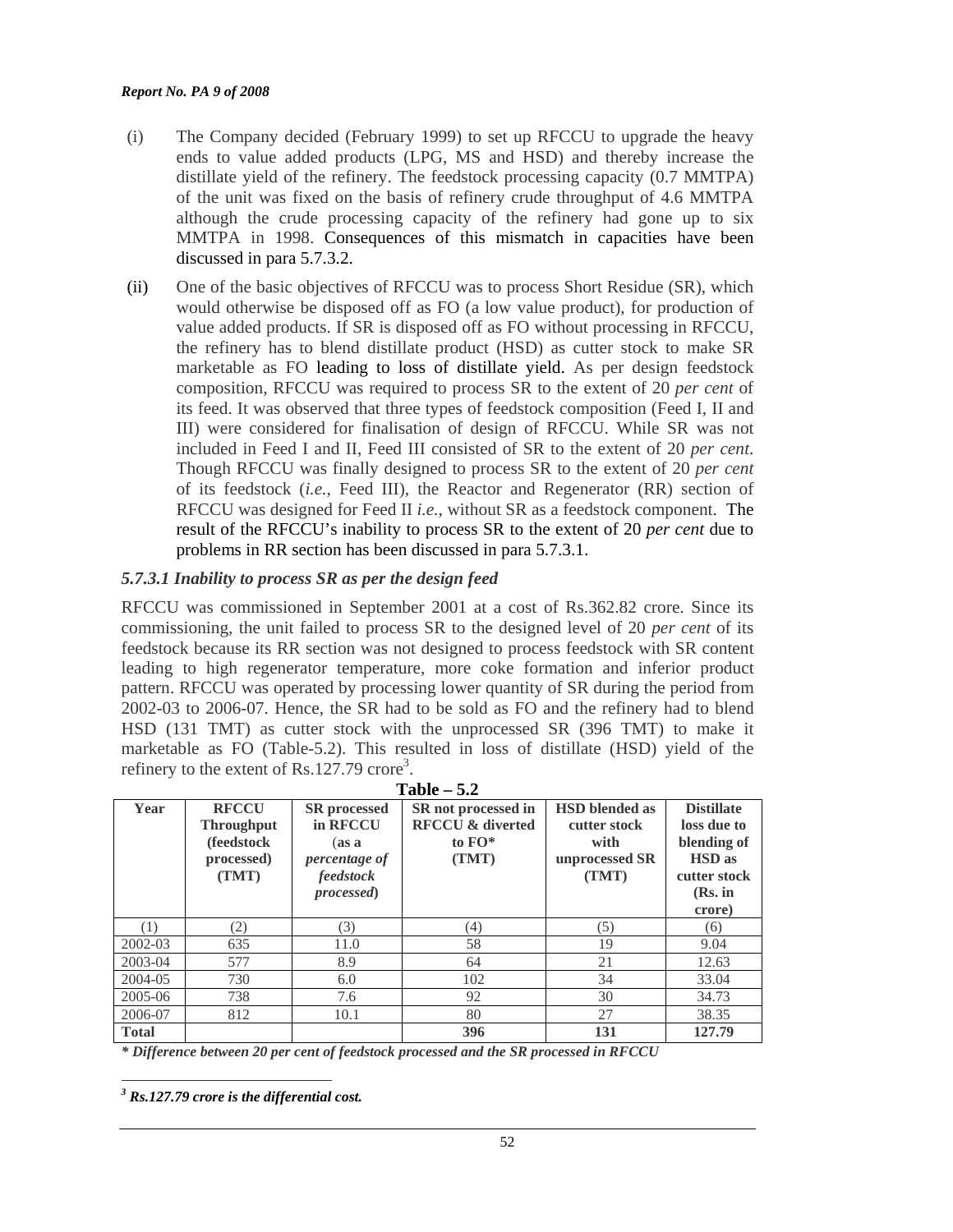The Management stated (August and November 2007) that: -

- The unit was unable to process more SR due to operational problems and maximisation of SR processing would result in lower LPG production and lower liquid distillate yield.
- $\blacksquare$  The present viscosity<sup>4</sup> of SR was more than that considered for designing of RFCCU resulting in lesser SR processing.
- RFCCU processed 730 TMT to 812 TMT of feed during 2004-05 to 2006-07 against its capacity of 700 TMTPA and earned additional margin which was more than the distillate loss suffered by the refinery during such period due to processing of lesser SR.

The Management's contentions are not tenable in view of the following:

- With six *per cent* SR processing the LPG yield was 15.2 *per cent* in 2004-05; whereas the yield increased to 16.3 *per cent* in 2006-07 with 10.1 *per cent* SR processing. With 8.9 *per cent* SR processing the yield of liquid distillate was 79.8 *per cent* in 2003-04 whereas the yield decreased to 79.6 *per cent* in 2005-06 with 7.6 *per cent* SR processing. Thus, there is no linear relation between the processing of SR in RFCCU and yield of LPG and liquid distillate therefrom.
- Viscosity of SR was not considered as a characteristic of the design feed while finalising RFCCU design. Characteristics of the SR should have been analysed at the feasibility stage to avoid such problems in the future.
- The additional margin earned by the refinery during 2004-05 to 2006-07 by increasing the throughput of RFCCU had no relation with the quantum of SR not processed in the RFCCU. The fact remains that RFCCU, which was installed to process 20 *per cent* SR of the feed, could not meet its objective.

The Management further stated that revamp of RFCCU capacity with modifications in the design of its reactor and regenerator section with the assistance of the process licensor would be considered after implementation of Hydrocracker project (2009-10).

## *5.7.3.2 Capacity limitation*

The feedstock processing capacity (0.7 MMTPA) of the unit was fixed on the basis of refinery crude throughput of 4.6 MMTPA although the crude processing capacity of the refinery had gone up to six MMTPA in 1998. The details of refinery and RFCCU throughput, feed availability and diversion of unprocessed feed to FO in the five years ended 2006-07 is given in Table  $-5.3$ .

 $\overline{a}$ *4 Property of liquid indicating resistance to flow.*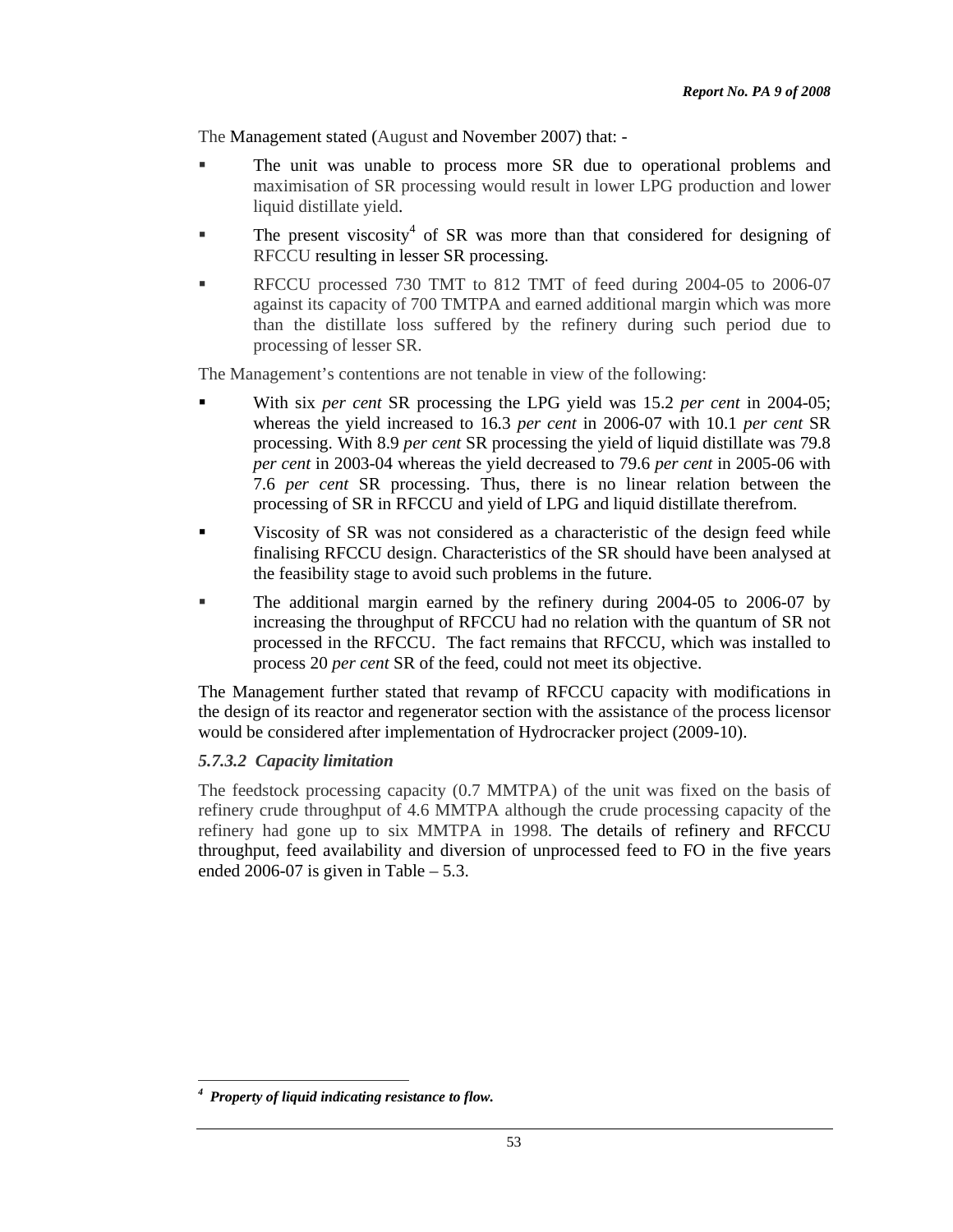| Table $-5.3$ |                                               |                                                      |                                            |                                                                       |                                                                                                         |                                     |
|--------------|-----------------------------------------------|------------------------------------------------------|--------------------------------------------|-----------------------------------------------------------------------|---------------------------------------------------------------------------------------------------------|-------------------------------------|
| Year         | <b>Refinery</b><br><b>Throughput</b><br>(TMT) | <b>RFCCU</b><br>Feed<br><b>Availability</b><br>(TMT) | <b>RFCCU</b><br><b>Throughput</b><br>(TMT) | <b>Unprocessed</b><br><b>RFCCU</b> feed<br>diverted<br>to<br>FO (TMT) | <b>Opportunity</b><br>loss due to<br>not<br>producing<br>value added<br>product<br>in<br>(Rs.<br>crore) | <b>Total</b><br>$(Rs.$ in<br>crore) |
| (1)          | (2)                                           | 3)                                                   | (4)                                        | $(5) = (3)–(4)$                                                       | (6)                                                                                                     | (7)                                 |
| 2002-03      | 4513                                          | 700                                                  | 635                                        | 65                                                                    | 26.27                                                                                                   | 100.61                              |
| 2003-04      | 4518                                          | 700                                                  | 577                                        | 123                                                                   | 74.34                                                                                                   |                                     |
| 2004-05      | 5418                                          | 850                                                  | 730                                        | 120                                                                   | 101.53                                                                                                  | 285.00                              |
| 2005-06      | 5502                                          | 850                                                  | 738                                        | 112                                                                   | 94.09                                                                                                   |                                     |
| 2006-07      | 5836                                          | $900 *$                                              | 812#                                       | 88                                                                    | 89.38                                                                                                   |                                     |
| <b>Total</b> |                                               |                                                      |                                            |                                                                       | 385.61                                                                                                  | 385.61                              |

*\* Proportionate to 0.85 MMTPA RFCCU capacity at refinery capacity of 5.5 MMTPA as assessed by the Management* 

*# Throughput was increased by operating the unit for 363 days against 333 design operating days.* 

The unit could not be operated at its full capacity during 2002-03 and 2003-04 although the required feedstock was available. Low capacity utilisation of RFCCU during these two years was on account of shutdown of the unit due to inherent problems in its reactor and regenerator section. The unprocessed feed of the unit had to be disposed off as FO, which resulted in an opportunity loss of Rs.100.61 crore based on the difference between the value of distillate products that could be generated from such feedstock in RFCCU and FO.

Further, with the increase in refinery throughput beyond 4.6 MMTPA from 2004-05, more feedstock was available for RFCCU. However, due to its capacity limitation (0.7 MMTPA), the unit was unable to process such excess available feedstock for production of value added distillates (LPG, MS, HSD) and the unprocessed feedstock was diverted for production of low value product (FO). Thus during 2004-05 to 2006-07, the refinery lost an opportunity to earn  $\text{Rs.}285$  crore<sup>5</sup>.

Besides, it was assessed that the availability of feedstock for RFCCU at the refinery throughput level of six MMTPA was about one MMTPA. Hence there was a mismatch in capacity fixation of RFCCU at the installation stage (in 1999) with reference to crude processing capacity of the refinery since 1998.

The Management stated (November 2007) that at the existing crude throughput capacity and with the enhancement of LOBS production capacity after commissioning of CIDWU, the feed availability would be less than the actual capacity of RFCCU. The contention is not tenable since after the commissioning of CIDWU (March 2003) the actual feed availability for RFCCU increased from 850 TMT to 900 TMT during 2004-05 to 2006-07 which was more that its capacity.

 $\overline{a}$  $^5$  Rs.285 crore have been calculated based on the difference between the value of distillate products that *could be generated from such feedstock in RFCCU and FO.*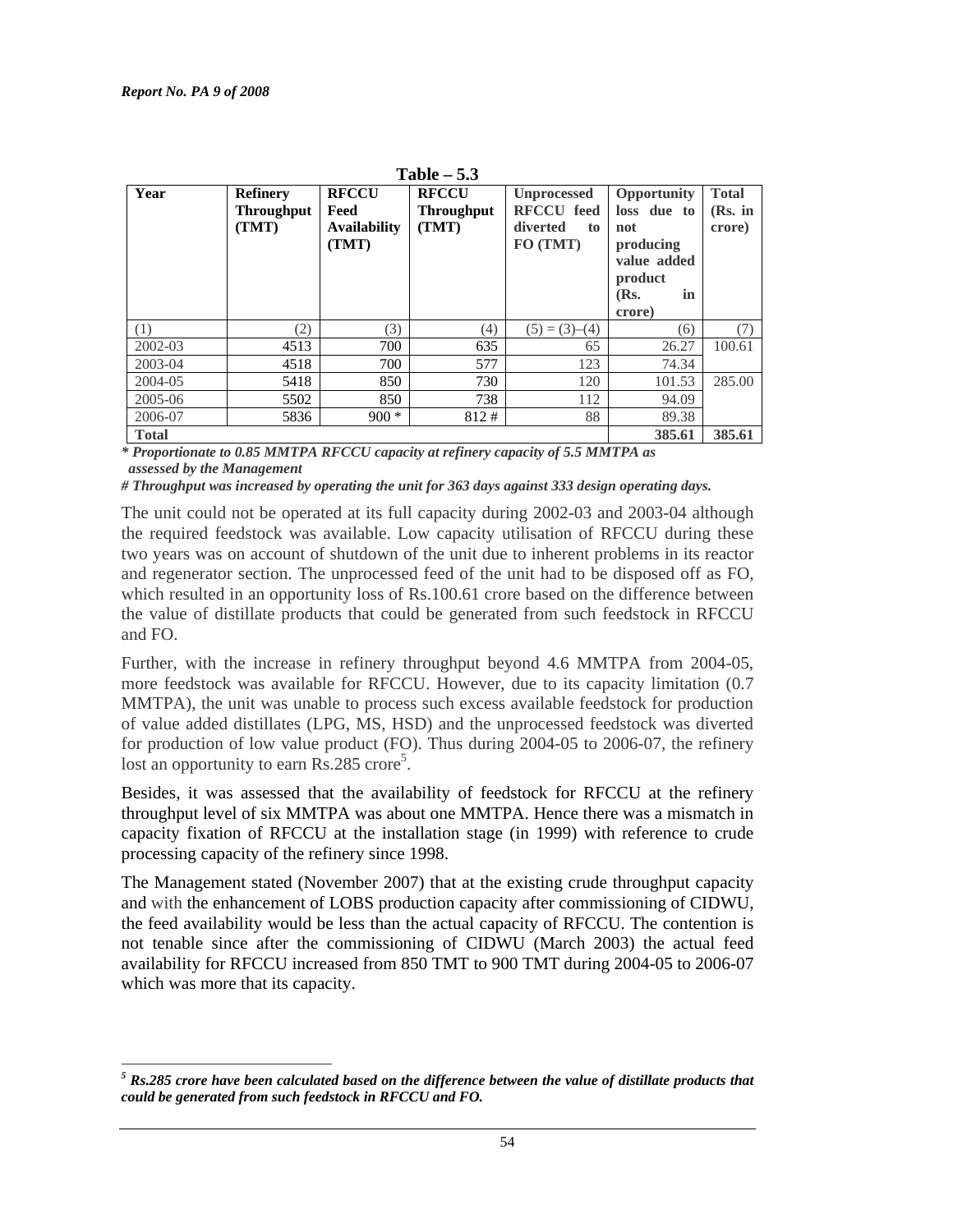*Recommendation No. 5.3* 

*The Company should* 

- *(i) augment the feed processing capacity of RFCCU so as to process the available feedstock for generating more distillate product; and*
- *(ii) remove the problems in the reactor and regenerator section of RFCCU for processing planned quantity of SR in a time bound manner.*

## *5.7.4 Capacity utilisation of CIDWU for production of Group II LOBS*

In order to enhance LOBS production with improved quality oils, the Company decided (July 1999) to install Catalytic Iso-Dewaxing Unit (CIDWU) for production of 140 TMT *per annum* Group II LOBS. The capacity of this unit was fixed based on projected indigenous demand. The CIDWU set up at a cost of Rs.361.84 crore, was commissioned in March 2003. The year wise market demand and production of Group II LOBS by the refinery during the four years ending 2006-07 are given in Table – 5.4.

| Year    | <b>Domestic market</b><br>demand of Group II<br><b>LOBS</b><br>(TMT) | <b>Group II LOBS production</b><br>capacity of CIDWU<br>(TMT) | <b>Actual Group</b><br><b>II LOBS</b><br>production in<br><b>CIDWU</b><br>(TMT) | Percentage of<br>capacity<br>utilisation of<br><b>CIDWU</b> for<br>production of<br><b>Group II LOBS</b> |
|---------|----------------------------------------------------------------------|---------------------------------------------------------------|---------------------------------------------------------------------------------|----------------------------------------------------------------------------------------------------------|
| 2003-04 | 149                                                                  | 140                                                           | 45.72                                                                           | 32                                                                                                       |
| 2004-05 | 172                                                                  | 140                                                           | 79.60                                                                           | 57                                                                                                       |
| 2005-06 | 194                                                                  | 140                                                           | 76.82                                                                           | 55                                                                                                       |
| 2006-07 | ∗<br>235                                                             | 140                                                           | 93.13                                                                           | 67                                                                                                       |

**Table – 5.4** 

*\* Projected by the Marketing Division* 

The Management stated (November 2007) that the production of Group II LOBS was in accordance with demand placed by the Marketing Division. However, as evident from Table-5.4 above, there was sufficient domestic demand for Group II LOBS, while the actual production was only 30 *per cent* to 46 *per cent* of the domestic demand and 32 *per cent* to 57 *per cent* of the installed capacity during the period from 2003-04 to 2004-05. During 2005-06 and 2006-07, the production of Group II LOBS was only 55 *per cent* to 67 *per cent* of the installed capacity and the spare capacity of the unit was utilised for production of Euro III HSD (71 TMT in 2005-06 and 28 TMT in 2006-07) due to capacity limitation of DHDS unit (refer to Para 5.7.2).

The Management further stated that Euro III HSD was produced from CIDWU by using the available spare capacity after meeting the market demand of Group II LOBS as per requirement furnished by Marketing Division and thereby the gross margin of the refinery was increased during 2005-06 and 2006-07 as this operation boosted the refinery throughput.

The contention of the Management is not tenable since there was adequate domestic demand for Group II LOBS during the above period as assessed by the Marketing Division, but the Company could not cater to it resulting in idling of CIDWU. With the requisite enhancement in DHDS capacity and utilisation of CIDWU for Group II LOBS production, the Management could have achieved higher refinery throughput and gross margin in 2005-06 and 2006-07.